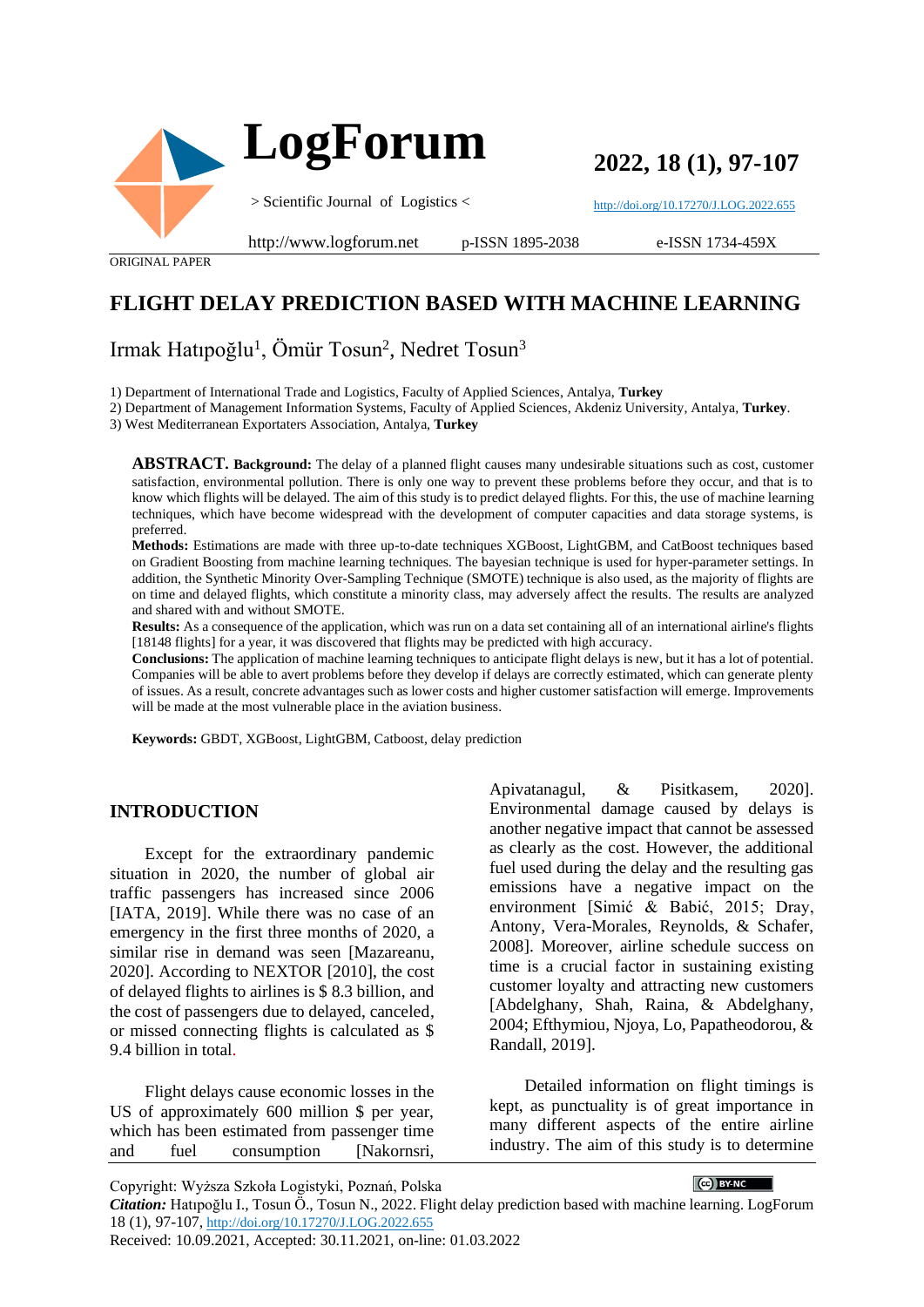the flights that will be delayed by examining the big data analysis methods by using various machine learning approaches in order to prevent the aforementioned problems. The big data used belongs to a private airline company and consists of all flights throughout the year. In addition to the flight data, the weather data of the time period closest to the flight was also added to the data set. After the initial tests, to prevent the imbalanced distribution of the dataset, the obtained data set was balanced with SMOTE and then the status of the flights was estimated using LightGBM, XGBoost, and Catboost methods.

The study is motivated by the need for information for commercial airline companies to overcome mentioned negative effects of delayed flights. In addition to this need, studies on flight delay topic are mostly built on the Bureau of Transportation Statistics. This study also showed that the data of individual airline companies is also used well. Another contribution is to find the most suitable solution using the three different gradient-based machine learning methods introduced by the creators as the most high-performance models.

### **Literature Review on Machine Learning and Flight Delays**

Machine learning and flights delay topic are started to be studied not long ago. One of the reasons for this is the development of machine learning methods and the fact that big data operations can be done easily with machine learning. Since the topic has vital importance in air traffic control, airline decision-making processes and ground operations have been studied from various perspectives. The very first study is done by Choi et al. [2016]. Flight delays that are caused due to weather are forecasted with the domestic flight data and the weather data is used from 2005 to 2015. Kim et al. [2016] also worked on a two-step machine learning model with Recurrent Neural Networks and Long Short Term Memory. The model predicts whether the aircraft will be delayed, and then gives results on how long they will be late within 15 minutes of categorical time periods. Data of ten major airports in the U.S. have been collected and the model's accuracy is between 85% and 92%. Another 2 step model is built by Thiagarajan et al. [2017]. Their model predicts whether the delay will

happen or not at the first step and then the delay's time duration is determined. For the first step Random Forests, Gradient Boosting, AdaBoost, Extra-Trees, LOYCVKi, and K-Fold CV are tried and Gradient Boosting is preferred and for the next step Gradient Boosting, MLP, Random Forests, Extra-Trees are tried and Extra-trees are preferred. The US Domestic Airline On-Time Performance data and weather data [World Weather Online API] from the year 2012 to 2016 are used. Manna et al. [2017] build a model to determine the delay time of aircraft. They used Gradient Boosted Decision Tree and find out that the method gives outstanding accuracy results with Coefficient of Determination of 92.31% for arrival delays and 94.85% for departure delays. The busiest 70 airports in the USA within April-November 2013 time period of the US domestic airline data used. Similarly, a comparison of methods is done by Kuhn and Jamadagi [2017]. Decision tree, logistic regression, and artificial neural network models are developed. The results of the models are compared and it is shown that they are almost the same. The data set is collected from Kaggle. Another study which is again based on the Kaggle dataset is done by Venkatesh et al. [2017]. Artificial neural network and deep belief network are used for forecasting whether the aircraft is on time or late. The model gives 92% accuracy. Modammed et al. [2018] are also compare models, but their study focuses on decision tree classifiers which are REPTree, Forecast, Stump, and J48. The data used is gathered from Egypt Airlines and the best results are found with REPTree model. Yu et al. [2019] focused on average delays between Beijing Capital Airport and Hangzhou Xiaoshan International Airport. They used Novel Deep Belief Network model to find a mean of delays. McCarthy et al. are focused on flight delays with a different perspective. They analyze the two European low-cost airlines. Delays that are less than 15 minutes are predicted with Long Short-Term Memory (LSTM). Chen and Li [2019] are focused on delays for connected flights. Bureau of Transportation Statistics is used with Multi-Label Random Forest and approximated delay propagation model.

# **METHODOLOGY**

In this section, proposed approaches are introduced. Firstly, the schematic flowchart is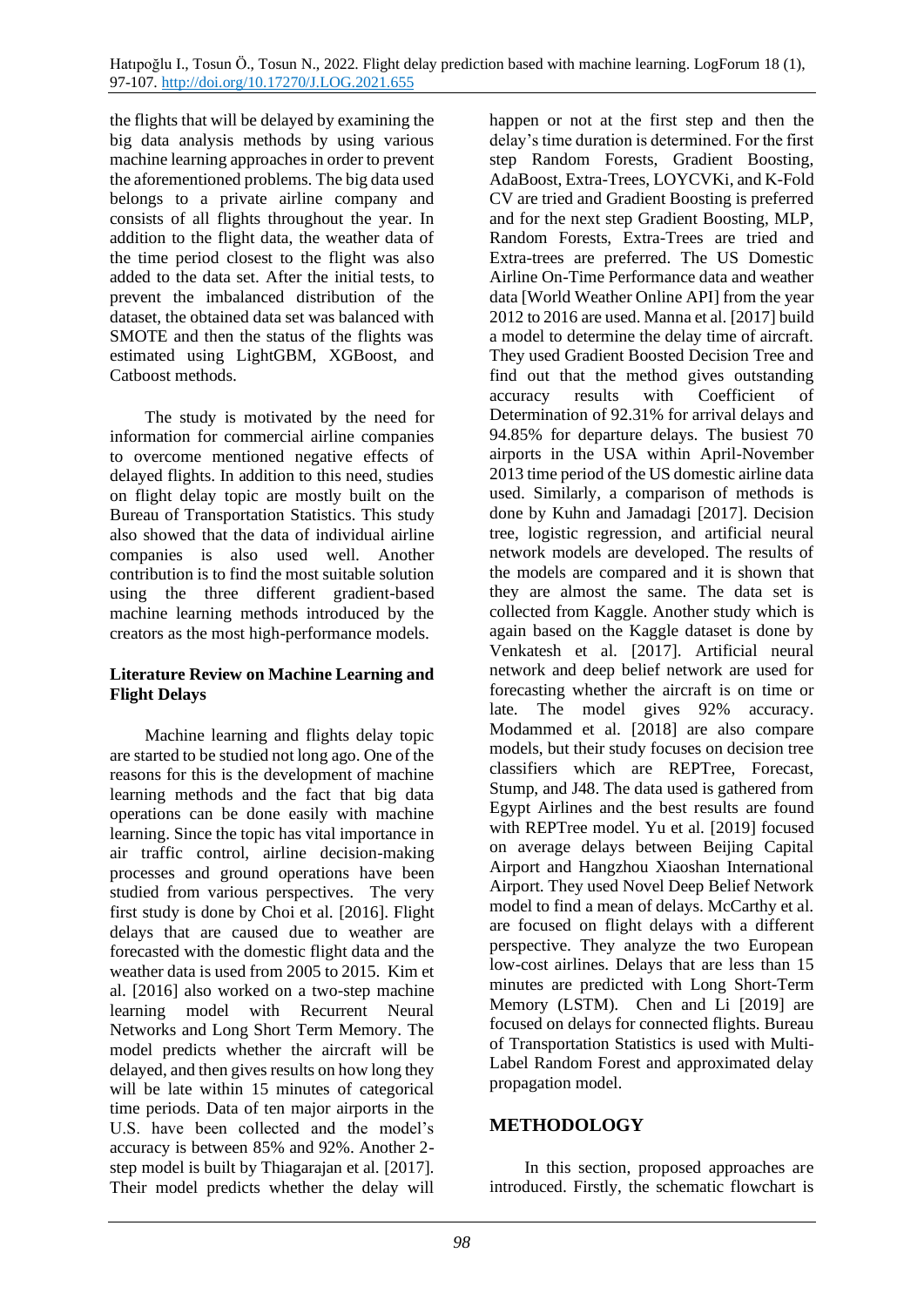provided in Fig. 1 which presents the whole process flow of the study. As this figure depicts, the dataset consists of flight and weather datasets that are preprocessed, cleaned, and merged. Since the data set was unbalanced,

the observations allocated for training are also passed through a preliminary stage using SMOTE, and then three different methods are implemented.



Fig. 1 Flowcharts of the proposed approaches

#### **Imbalanced data handling**

Even though machine learning techniques are well-built models to be applied to classification or regression problems, it is still very difficult to classify imbalanced data sets [Haixiang, Yijing, Shang, Mingyun, & Yuanyue, 2017], because imbalanced data sets could result in lower performance of the learners [He & Garcia, 2009]. Imbalanced distribution of the classes not only lowers the performance of the given model but also the model could focus on majority class to accurately predict or categorize, while the minority class is overlooked [López, Fernández, García, Palade, & Herrera, 2013]. Since minority class is ignored, performance metrics could result in misleading results [Loyola-González, Martínez-Trinidad, Carrasco-Ochoa, & García-Borroto, 2016]. The flight data set is also imbalanced since the delayed flights are 0.46 times lower than the on-time flights. In order to overcome this problem different

suggestions are given in the literature. Two main categories of them are cost-sensitive learning approach and data preprocessing techniques [Hsixiang, Yijing, Shang, Mingyun, & Yuanyue, 2017]. Cost-sensitive models are aimed to solve this problem by giving higher penalties for the misclassifications of minority observations. The preprocessing techniques are often applied before the learning process and with the help of this better learning is aimed. Since the resampling methods are more useful and popular for this study Synthetic Minority Over-Sampling Technique [SMOTE] is preferred. The method is a useful way to generate synthetic minority and also SMOTE method is practiced in various problems with good results [Chawla, Bowyer, Hall, & Kegelmeyer, 2002].

#### **Gradient boosting decision tree**

Gradient boosting decision tree (GBDT) is a machine learning method that is applied frequently [Friedman, 2001] for different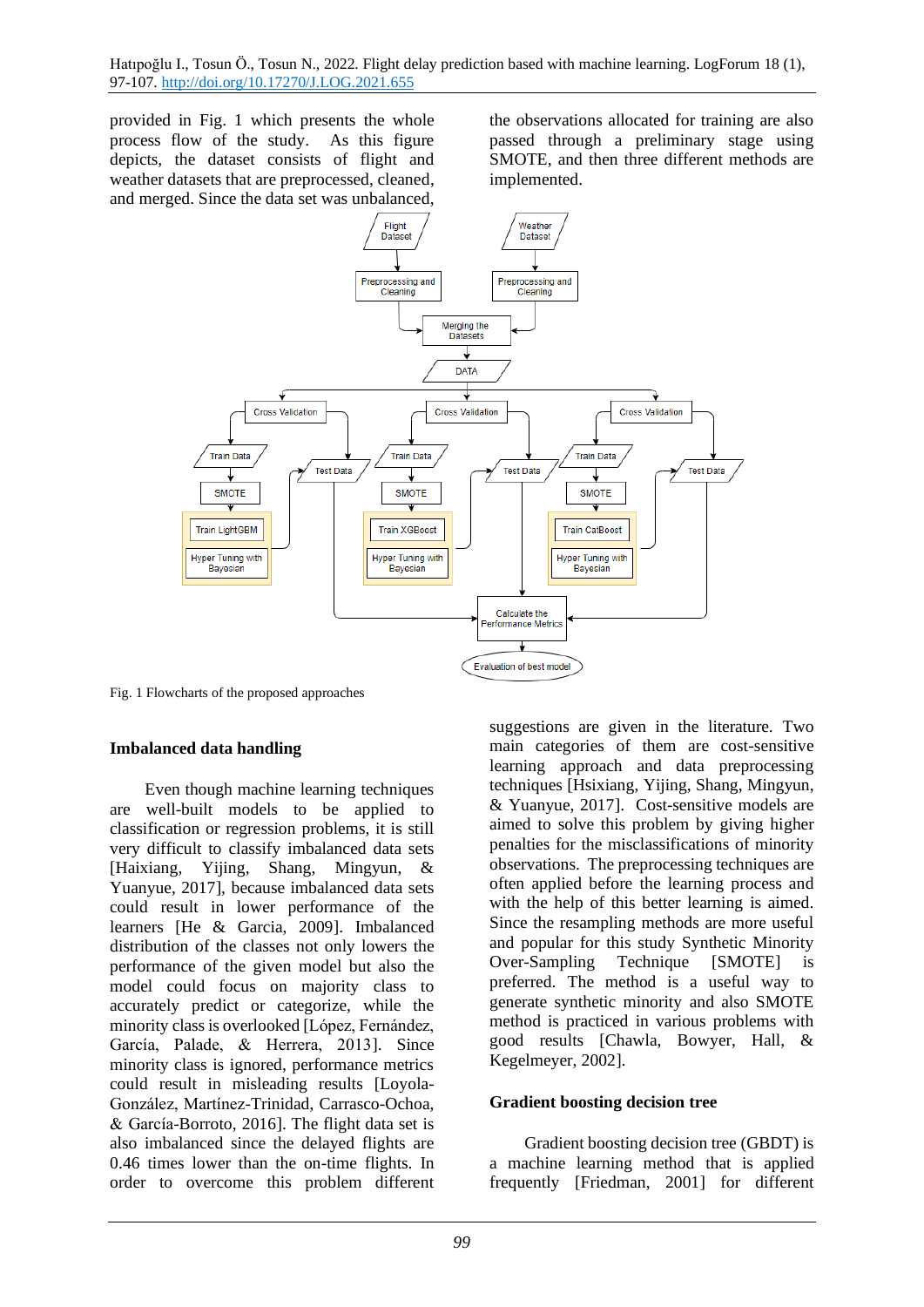problems and performs well. The method basically works with the idea of building a strong classifier from a combination series of weak ones.

Given a training set  $\{(x_1, y_1), (x_2, y_2), ..., (x_n, y_n)\}\$ , x represents the data samples and y represents the class labels.  $F[x]$  is used to represent the estimated function. GBDT aims to minimize loss function which is  $\widehat{F}[\gamma, F(x)]$ :

$$
\hat{F} = arg \frac{min}{F} E_{x,y}[L(y, F(x))]
$$
 [2]

Model is updated with [3]:

$$
F_m(x) = F_{m-1}(x) + \gamma_m h_m(x)
$$
 [3]

Where  $\gamma_m = \arg \frac{min}{v}$  $\sum_{i=1}^{n} L[y_i, F_{m-1}(x_i) +$  $\gamma h_m[x_i]$ , m is the iteration number,  $h_m[x]$ represents the base decision tree.

#### **Extreme Gradient Boosting (XGBoost)**

The method is developed by Chen and Guestrin [2016] and it is implied that the algorithm is able to run ten times faster than the known ones. XGBoost works a set of classification and regression trees which are called CART. Differently, CART evaluates each leaf with a decision value and this enables the model to make better assumptions rather than doing just simple classification. Mathematically, it can be shown as where  $K$  is the number of trees,  $f$  is a function in the functional space of  $F$  where  $F$  represents all possible CARTs. For a data set with  $n$ observations and *m* features  $D = \{(x_i, y_i), x_i \in$  $R^m$ ,  $y_i$ ,  $\in$  R} [|D| = n] a tree ensemble model uses  $K$  to get better predictions with additive training strategy.

$$
\hat{y}_i = \sum_{k=1}^K f_k(x_i), \qquad f_k \in F \tag{4}
$$

 $F = \{f(x) = w_{q[x]}, q : R^m \to T, w \in R^T\}$ represents the set of all possible CARTs,  $w$  is vector of scores on leaves, q is function of each data assignment to corresponding leaf, and  $T$  is the number of leaves. Objective function can be given as

However, GBDT results could not be satisfactory according to their efficiency and accuracy when the data is big. In other words, if the data set contains a large number of samples or features a trade-off between efficiency and accuracy would emerge. A traditional GBDT requires scanning all data samples for every feature. In this way, it only gains the information to estimate all the best split points. In short, these computational complexities could require more time when big data is handled.

 In this study, binary classification is used to make predictions if the airplane will be departure on time or not according to the input features. Three different methods based on GBDT are used. First, their definitions are given as follows and then their results are compared.

$$
obj[t] = \sum_{i=1}^{n} \left[ l(y_i, \hat{y}_i^{t-1}) + g_i f_t(x_i) + \frac{1}{2} h_i f_t^2[x_i] \right] + \Omega[f_t]
$$
\n<sup>[5]</sup>

where

$$
g_i = \partial_{\hat{y}_i(t-1)} l\left(y_i, \hat{y}_i^{(t-1)}\right), h_i
$$
  
= 
$$
\partial_{\hat{y}^{(t-1)}}^2 l\left(y_i, \hat{y}_i^{(t-1)}\right)
$$
 [6]

Regularization, pruning, ability the work with missing values are the main differences of the method against GBDT.

# **LightGBM**

As mentioned before handling big data with GBDT could result in problems. In order to solve these, Gradient-based One-Side Sampling (GOSS) and Exclusive Feature Bundling (EFB) are proposed by Ke et al. [2017] and this new method is named LightGBM. The GBDT uses the information to split each node whereas LightGBM uses GOSS in order to determine the split point via calculating variance gain. At first, GOSS sorts the data samples according to the absolute value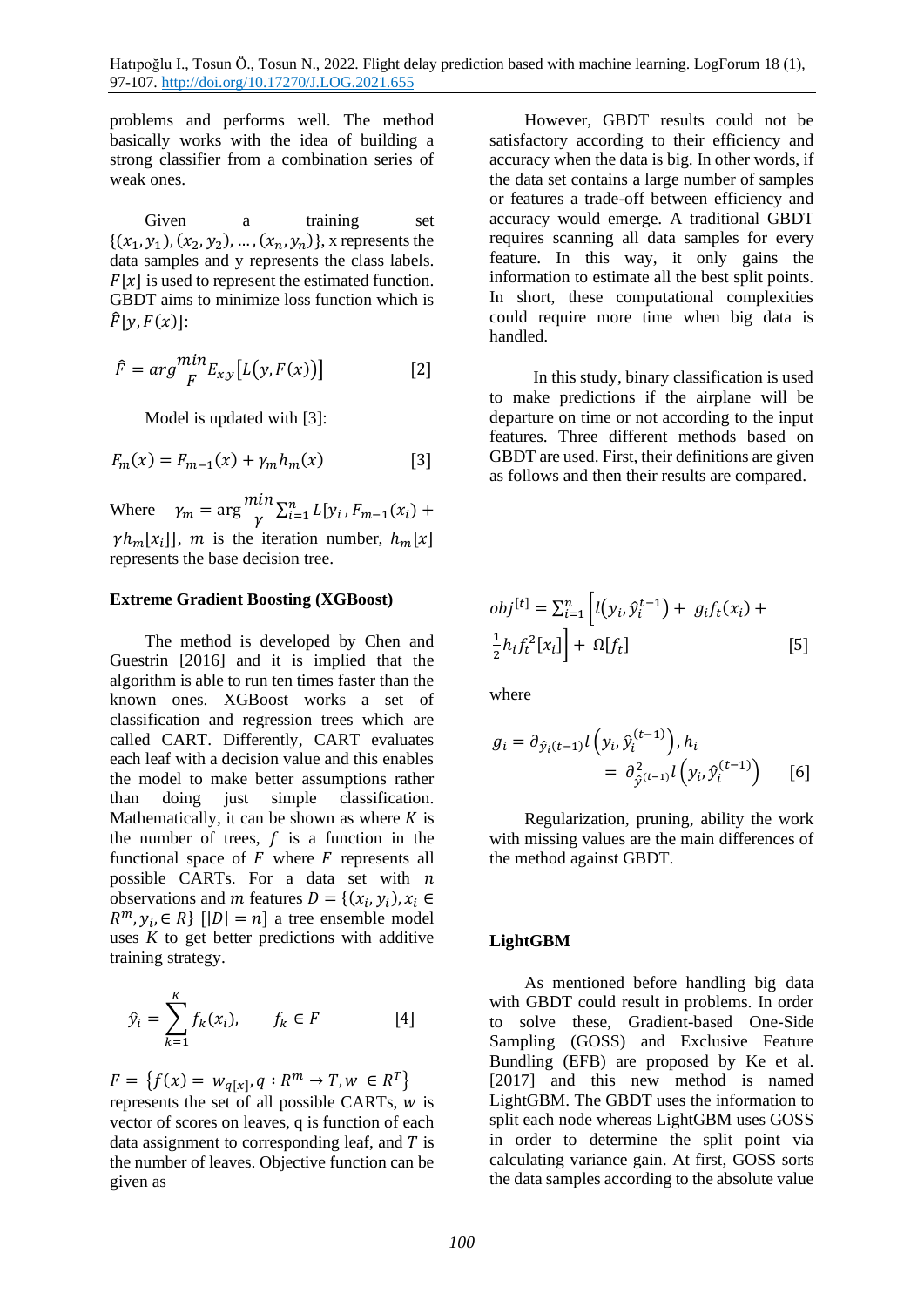and the top *a* x 100% data samples of gradient values are selected and called A. Afterwards, subset *B* which size b x  $100\%$  is obtained from

$$
\widetilde{V}_j(d) = \frac{1}{n} \left( \frac{\left(\sum_{x_i \in A_l} g_i + \frac{1-a}{b} \sum_{x_i \in B_i} g_i\right)^2}{n_i^j [d]} + \frac{\left(\sum_{x_i \in A_i} g_i + \frac{1-a}{b} \sum_{x_i \in B_r} g_i\right)^2}{n_r^j [d]} \right)
$$
[7]

Where,  $A_l = \{x_i \in A : x_{ij} \leq d\}, \qquad B_r =$  ${x_i \in B : x_{ij} > d}$ ,  $g_i$  stands for the negative gradient of the loss function,  $\frac{1-a}{b}$  is employed in order to normalize the sum of gradients as a constant.

Without changing the original data distribution by much, GOSS boosts the sample data with small gradients. EFB algorithm leads to the speedup of GDBT with the help of the ability to bundle many sparse features to the fewer dense features. The method is also based on decision tree, but the difference is the fitting operation of negative gradients of loss function one by one. The LightGBM equation  $F_M[x]$  can be get through a weighted combination scheme.

$$
F_M = \sum_{m=1}^{M} \gamma_m h_m[x] \tag{8}
$$

#### **Categorical Boost**

Categorical Boost (CatBoost) is another version of GDBT algorithm. It is developed by Yandex in April 2017 [Yandex, 2017]. Differently, the CatBoost allows the usage of the whole data set while the model is training. Firstly, a random permutation of the dataset is performed and then the average label value is calculated for each example with the same category value placed in the permutation before the given one. If a permutation is  $\sigma =$ [ $\sigma_1, \ldots, \sigma_n$ ], then  $x_{\sigma_p, k}$  is substituted with,

$$
\frac{\sum_{j=1}^{p-1} \left[ x_{\sigma_{j},k} = x_{\sigma_{p},k} \right] Y_{\sigma_{j}} + a P}{\sum_{j=1}^{p-1} \left[ x_{\sigma_{j},k} = x_{\sigma_{p},k} \right] + a}
$$
 [9]

Where  $P$  is a prior value and  $\alpha$  is the weight of the prior [Dorogush, Ershov, & Gulin, 2018]. Another different feature of the method is feature combinations. When a new split is going to build any combination is not considered for the first split in the tree, but for

the remaining data, whose size is  $b \times |A^c|$ . In the end, the samples are split via the estimated variance  $\widetilde{V}_j[d]$  on  $A \cup B$ .

$$
+\frac{b}{n_r}[d]
$$
 [7]  
the following splits, all combinations are presented with all categorical features in the data set. All selected splits in the tree are perceived as a two-value classification and combined [Huang et al., 2019]. Moreover, unlike GBDT, Cat Boosting uses target

#### **Bayesian hyperparameter optimization**

would not occur [Yandex, 2017].

statistics and thus deviation of the solution

The supervised machine learning process is based on the input and output data and the learning process of the model, apart from this, hyper-tuning is what makes learning perfect. This process is not learned directly from the inputs. Selecting hyper-parameters manually is time-consuming, repetitive and requires ad-hoc decisions by the practitioner [Feurer, Springenberg, & Hutter, 2015]. For some, it is a "black art" since tuning requires expert knowledge and some luck [Snoek, Larochelle, & Adams, 2012]. Common methods are grid search, random search, and automatic hyperparameter tuning. The Bayesian hyperparameter tuning differs itself from them by using a different method, which is downscaling the search space according to past evaluations. Sequential Model-Based Global Optimization (SMBO) is a formalization of Bayesian optimization, it predicts hyper-parameters and sequentially updates the probability model to get better results [Hutter, Hoos, & Leyton-Brown, 2011]. In order to find local optima Expected Improvement function is used. The function is popularized by Jones et al., [1998] which is defined as follows:

$$
EI_{y^*}(x) = \int_{-\infty}^{y^*} (y^* - y)p[y|x]dy
$$
 [10]

In the Eq.  $[10]$   $y^*$  represents the objective function's threshold value, *x* is the suggested set of hyper-parameters, the actual value of an objective function, which is calculated with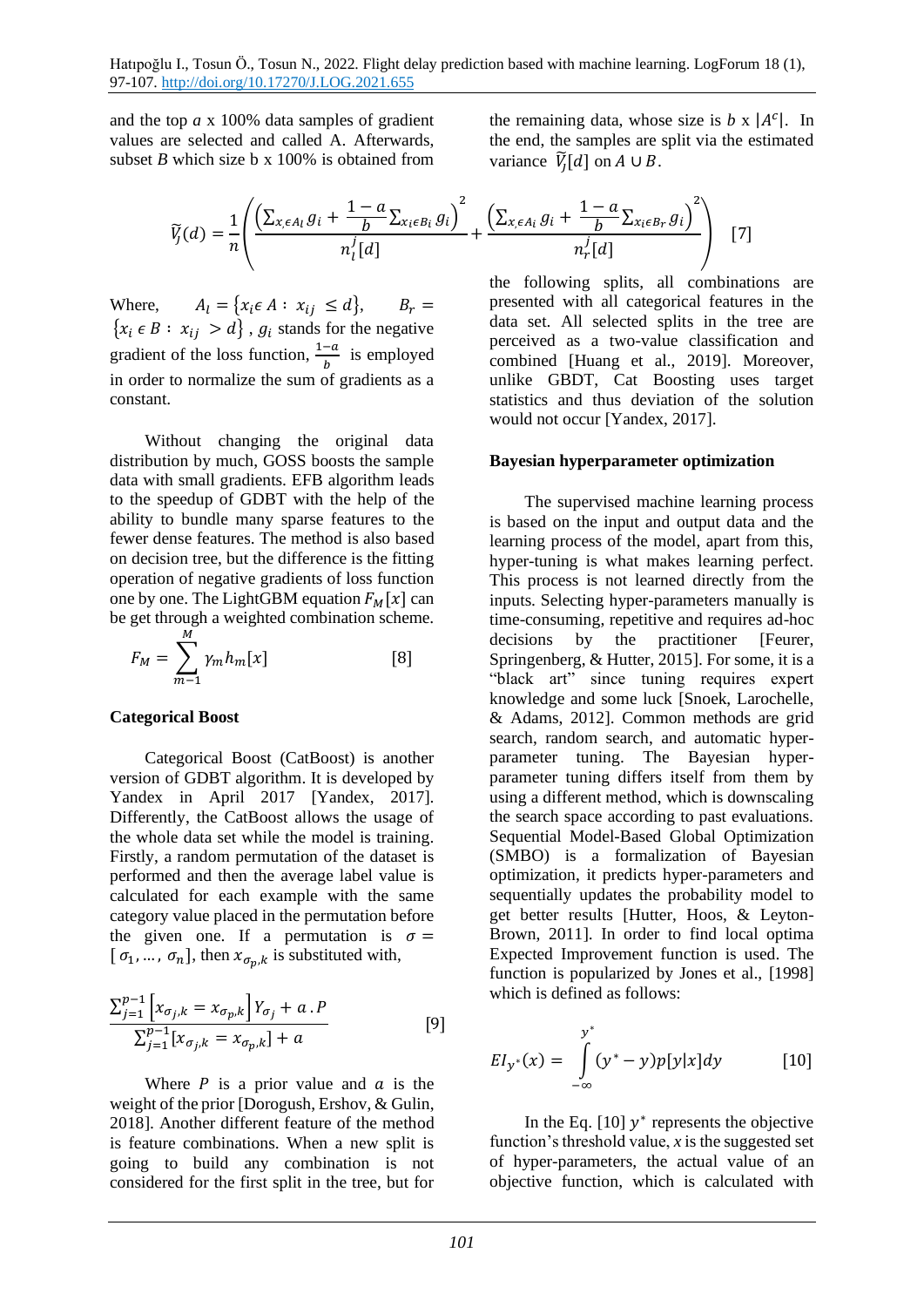hyper-parameters *x*, is represented by *y*, and  $p[y|x]$  is surrogate probability model.

# **APPLICATION**

### **Data description**

In this study, flight data of a Turkish airline company is used. The data set consists of the daily flights of the company from 2018. This data is merged with weather condition information that is matched with the flights, which includes instant weather information that occurs in the closest time zone to the flight departure time.

The aim of the study is to predict whether a planned flight will be delayed or not. According to the international rules, if the time difference between actual departure and scheduled departure is greater than 15 minutes the flight is labeled as delayed. There are 18148 observations in which 5717 are delayed and 12431 are on-time flights. Based on the literature survey and expert decisions Table I shows selected variables.

Table 1. Attributes integrated into the dataset

|                     | Table 1. Attributes integrated filly the datase                                                |             |  |  |  |  |  |  |
|---------------------|------------------------------------------------------------------------------------------------|-------------|--|--|--|--|--|--|
| Variable name       | Definition                                                                                     |             |  |  |  |  |  |  |
| Day                 | Day of the month                                                                               | Categorical |  |  |  |  |  |  |
| Month               | Month of the year                                                                              | Categorical |  |  |  |  |  |  |
| Weekday             | Day of the week                                                                                | Categorical |  |  |  |  |  |  |
| Scheduled departure | Scheduled departure time of the flight                                                         | Continuous  |  |  |  |  |  |  |
| Taxi out            | The time duration elapsed between departure from the airport gate and wheels off               | Continuous  |  |  |  |  |  |  |
| Wheels off          | The time point that the aircraft's wheels leave the ground                                     | Continuous  |  |  |  |  |  |  |
| Time on runway      | Time spent on the runway                                                                       | Continuous  |  |  |  |  |  |  |
| Scheduled arrival   | Scheduled arrival time of the flight                                                           | Continuous  |  |  |  |  |  |  |
| Wheels on           | The time point that the aircraft's wheels touch the ground                                     | Continuous  |  |  |  |  |  |  |
| Taxi in             | The time duration elapsed between wheels-on and gate arrival at the destination airport        | Continuous  |  |  |  |  |  |  |
| Air time            | Flight duration                                                                                | Continuous  |  |  |  |  |  |  |
| Temperature         | Air temperature of the airport at or near the flight time                                      | Continuous  |  |  |  |  |  |  |
| $P_{O}$             | Atmospheric pressure measured at the weather station of the airport at or near the flight time | Continuous  |  |  |  |  |  |  |
| U                   | Relative humidity of the airport at or near the flight time                                    | Continuous  |  |  |  |  |  |  |
| DD.                 | Mean wind direction measured of the airport at or near the flight time                         | Categorical |  |  |  |  |  |  |
| FF                  | Mean wind speed measurement of the airport at or near the flight time                          | Continuous  |  |  |  |  |  |  |
| VV                  | Horizontal visibility measured at the airport [km]                                             | Continuous  |  |  |  |  |  |  |
| Td                  | Dew point temperature of the airport at or near the flight time                                | Continuous  |  |  |  |  |  |  |
| C                   | Total cloud cover of the airport                                                               | Categorical |  |  |  |  |  |  |

Except for the date, wind direction and cloud cover feature all the variables are collected as continuous numbers. The categorical variables are combined to numerical values using the "one-hot-encoding" transformation technique, in which each unique observation of the variables is transformed to binary variables. There are 19 unique values in wind direction, and 547 in cloud cover. Also 7 for the day of the week, 12 for the month, and 31 for the day of the month variables. Therefore, after the transformation, the data set has 630 variables. Also, 70% of the data is used for the training phase and the remaining part for the test data. All the codes are written in Python.

# **RESULTS AND DISCUSSION**

# **Model selection**

From different machine learning approaches, based on both popularity and their good performance, CatBoost algorithm, XGBoost and LightGBM are selected in this study. The model's performance can be evaluated by various performance criteria. The main objective is the prediction of delayed flights thus developed models were evaluated by various performance measures such as accuracy, recall, receiver operating characteristic (ROC) score, and Cohen's Kappa score. All performance indicators are based on the confusion matrix.

In binary classification problems, such as this problem, observations can be classified as positive or negative. According to this information, the results of the classification problem can be classified as true positive (TP), true negative (TN), false positive (FP), and false negative (FN). TP and TN represent correct classification. FP is a false alarm also called Type I error and FN represents miss-classified ones also called Type II error. The accuracy rate is obtained by dividing the correctly classified observations into all observations. Usage of this ratio is suitable when the classified classes are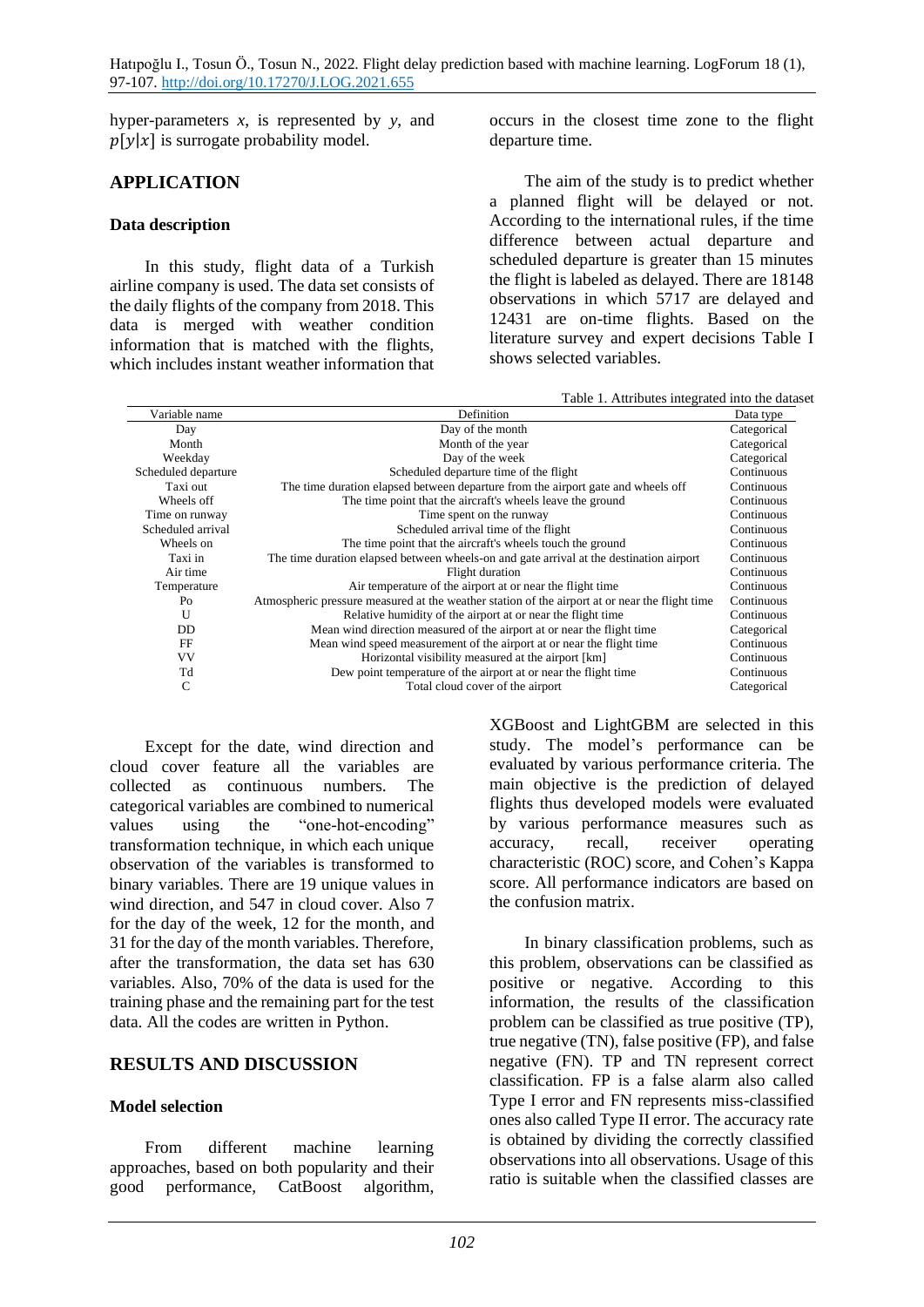equal, otherwise, results will yield misleading outcomes. A recall is the proportion of real positive cases that are correctly predicted as positive. This ratio is suitable when minimum false negative classification is more important. ROC graph is formed with TP (Y axis) and FP rates (X axis). The score is calculated by measuring the area under the ROC curve, and a higher score indicates a better model since it indicates that model's capability of distinguishing the classes. Cohen's kappa score measures the inter-rater reliability [Cohen, 1960]. For classification problems, it takes into account random success as a norm, such as reality, and the observations are evaluated as their degree of agreement. There is no definite way to interpret the result but, Landis et al. [1977] provided a scale which is  $-1$  to 0 indicates no agreement, 0-0.20 slight agreement, 0.21-0.40 as fair agreement, 0.41- 0.60 as moderate agreement, 0.61-0.80 as substantial agreement, and 0.81-1 as almost perfect agreement. Finally, when the class labels are predicted and false negatives are more costly, F2 score is advised to consider [Fernández et al., 2018]. It is actually Fbetameasure with a *beta* value of 2, so the recall score becomes more important. Again it is based on confusion matrix and calculated as follows [11]:

$$
F2-measure = \frac{\left(5*\frac{TP}{TP+FP}*\frac{TP}{TP+FN}\right)}{\left(4*\frac{TP}{TP+FP}+\frac{TP}{TP+FN}\right)}
$$
[11]

Cross-validation is conducted in order to evaluate the model. In other words, the dataset is randomly divided into 10 sets, where each set has approximately the same imbalance ratio. Furthermore, these sets are trained with proposed algorithms separately.

For the Bayesian optimization, hyperparameters for each machine learning algorithm, range of the values, and the bestfound values are given in the following Table II with and without using SMOTE. After the hyper-parameter tuning, the selected algorithms are applied. Table III shows the results of all three algorithms without SMOTE usage and Table 4 shows results with SMOTE. These results are given in order to clarify the contribution of SMOTE algorithm. Normally, it is expected to get better results with SMOTE, however for this dataset without SMOTE results are preferable. To overcome this situation Table III should be evaluated mostly with the F2 measure, as it is appropriate when the data is unbalanced and the minimization of

false negatives is more important to this particular model. LightGBM is more suitable for our case, according to both accuracy, recall, Cohen's Kappa, and F2 score. XGBoost can be considered to have performed slightly worse. Although Catboost has the lowest results, it is worth noting that these results, which are considered to be bad, are around 0.90. When Table IV is examined by focusing on the recall score only, it can be said that LightGBM yielded better results again, but when we look at all the results, it will not be overlooked that it has yielded very close results with XGBoost. CatBoost shows little underperformance here, too. As a result, the recommended model was LightGBM, although all of them were actually available. It is possible to attribute good results without using SMOTE to the fact that the grouping is good at the cross-validation stage and the models are advanced.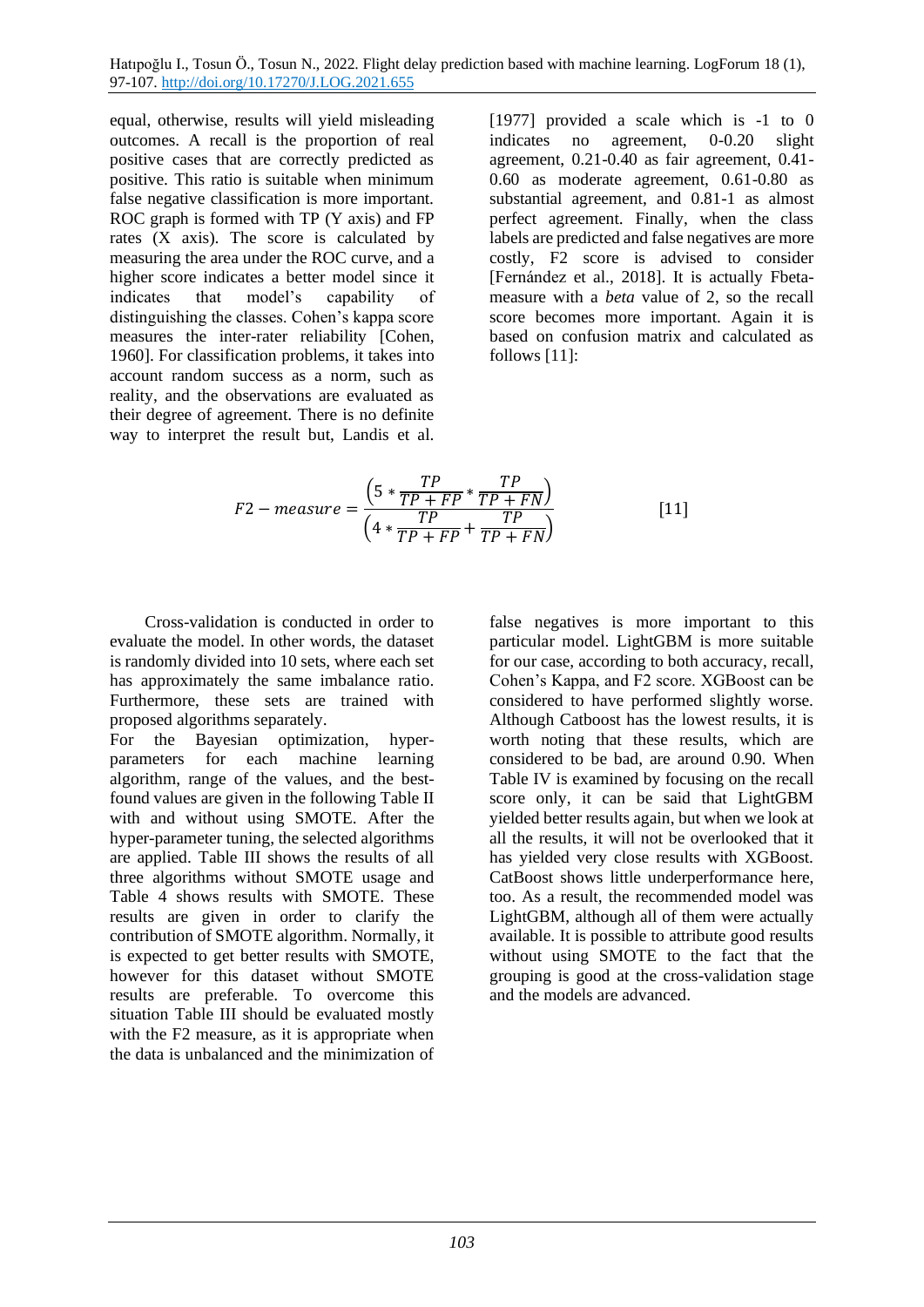|                |                        |                            |              |                  |                  |                |                                       |                        | Table 2. Hyper-parameters                |        |  |
|----------------|------------------------|----------------------------|--------------|------------------|------------------|----------------|---------------------------------------|------------------------|------------------------------------------|--------|--|
| Algorithm      | Hyper-parameter        |                            | Range        |                  | Best value found |                | Best value found with<br><b>SMOTE</b> |                        |                                          |        |  |
| <b>XGBoost</b> | Learning rate          |                            |              | [0.01, 1]        |                  | 0.160          |                                       | 0.076                  |                                          |        |  |
|                |                        | Number of estimators       |              |                  |                  | [100, 1000]    |                                       | 740                    |                                          | 380    |  |
|                | Max depth              |                            |              | [3, 10]          |                  | 9              |                                       | 9                      |                                          |        |  |
|                | Subsample              |                            |              |                  | [0, 1]           |                | 1                                     |                        | 0.641                                    |        |  |
|                | Gamma                  |                            |              |                  | [0, 5]           |                | 0.32                                  |                        | 0.779                                    |        |  |
|                | Minimum child weight   |                            |              | [0, 20]          |                  | $\mathbf{0}$   |                                       | $\mathbf{1}$           |                                          |        |  |
| LightGBM       | Number of leaves       |                            |              | [25, 45]         |                  | 25             |                                       | 42                     |                                          |        |  |
|                | Max depth              |                            |              | [5, 35]          |                  | $\overline{7}$ |                                       | 33                     |                                          |        |  |
|                |                        | Lambda L1                  |              |                  | [0, 0.05]        |                | 0.011                                 |                        | 0.047                                    |        |  |
|                |                        | Lambda L2                  |              |                  | [0, 0.05]        |                | 0.013                                 |                        | 0.034                                    |        |  |
|                |                        | Minimum child samples      |              |                  | [5, 100]         |                | 10                                    |                        | 21                                       |        |  |
|                |                        | Minimum data in leaf       |              |                  | [5, 100]         |                | 7                                     |                        | 35                                       |        |  |
|                |                        | Feature fraction           |              |                  | [0.1, 0.9]       |                | 0.839                                 |                        | 0.64                                     |        |  |
|                |                        | <b>Bagging</b> fraction    |              |                  | [0.8, 1]         |                | 0.852                                 |                        | 0.821                                    |        |  |
| CatBoost       |                        | <b>Bagging temperature</b> |              |                  | [3, 10]          |                | 6                                     |                        | 4.67                                     |        |  |
|                | L2 leaf regularization |                            |              | [2, 5]           |                  | 5              |                                       | $\overline{2}$         |                                          |        |  |
|                | Max depth              |                            |              | [5, 15]          |                  | 14             |                                       | 12                     |                                          |        |  |
|                |                        |                            |              |                  |                  |                |                                       |                        | Table 3. Algorithm results without SMOTE |        |  |
| Model          | Accuracy               |                            | Recall       |                  | <b>ROC</b> Score |                | Cohen's Kappa                         |                        | F <sub>2</sub> Measure                   |        |  |
|                | Train                  | Test                       | Train        | Test             | Train            | Test           | Train                                 | Test                   | Train                                    | Test   |  |
| <b>XGBoost</b> | 0.999                  | 0.969                      | 1            | 0.925            | 0.999            | 0.958          | 0.999                                 | 0.926                  | $\mathbf{1}$                             | 0.9662 |  |
| LightGBM       | 0.999                  | 0.967                      | 1            | 0.929            | 0.999            | 0.957          | 0.999                                 | 0.924                  | 1                                        | 0.9707 |  |
| CatBoost       | $\mathbf{1}$           | 0.947                      | $\mathbf{1}$ | 0.858            | $\mathbf{1}$     | 0.923          | $\mathbf{1}$                          | 0.873                  | $\mathbf{1}$                             | 0.9379 |  |
|                |                        |                            |              |                  |                  |                |                                       |                        | Table 4. Algorithm results with SMOTE    |        |  |
| Model          |                        | Recall<br>Accuracy         |              | <b>ROC</b> Score |                  | Cohen's Kappa  |                                       | F <sub>2</sub> Measure |                                          |        |  |
|                | Train                  | Test                       | Train        | Test             | Train            | <b>Test</b>    | Train                                 | Test                   | Train                                    | Test   |  |
|                | 0.998                  | 0.962                      | 0.999        | 0.903            | 0.999            | 0.946          | 0.998                                 | 0.910                  | 0.999                                    | 0.951  |  |
| <b>XGBoost</b> |                        |                            |              |                  |                  |                |                                       |                        |                                          |        |  |
| LightGBM       | 1                      | 0.959                      | $\mathbf{1}$ | 0.904            | $\mathbf{1}$     | 0.945          | $\mathbf{1}$                          | 0.905                  | 1                                        | 0.957  |  |

# **CONCLUDING REMARKS**

Flight delays have become a regular phenomenon in the aviation industry with the ever-growing travel demand, restricted airport capacity, and increasing amount of aviation traffic. Therefore, the prediction of late flights is important for all parties affected by this situation.

This paper has developed a new approach for airline companies to detect delayed flights. In order to achieve this different approaches, which are XGBoost, LightGBM, and CatBoost, were used. In addition, the SMOTE method was used in order not to be affected by the instability of the data set, but according to the results, the proposed algorithms performed well with the

available data without the need for synthetic data processing. The reason for this could be the implementation of cross-validation or the use of advanced models.

This study, which is carried out by examining the data of a particular airline, can be evaluated as an event study. However, the results obtained are extremely promising. This degree of accurate estimation of delayed flights by algorithms also paves the way for future studies. In the following studies, it will be possible to predict delays in connecting flights or to replace cargo flights that require urgent transportation with alternatives. According to all these estimates, it is thought that opportunities such as applying different pricing policies or making flight insurance by taking into account the estimates in insurance costs can be offered.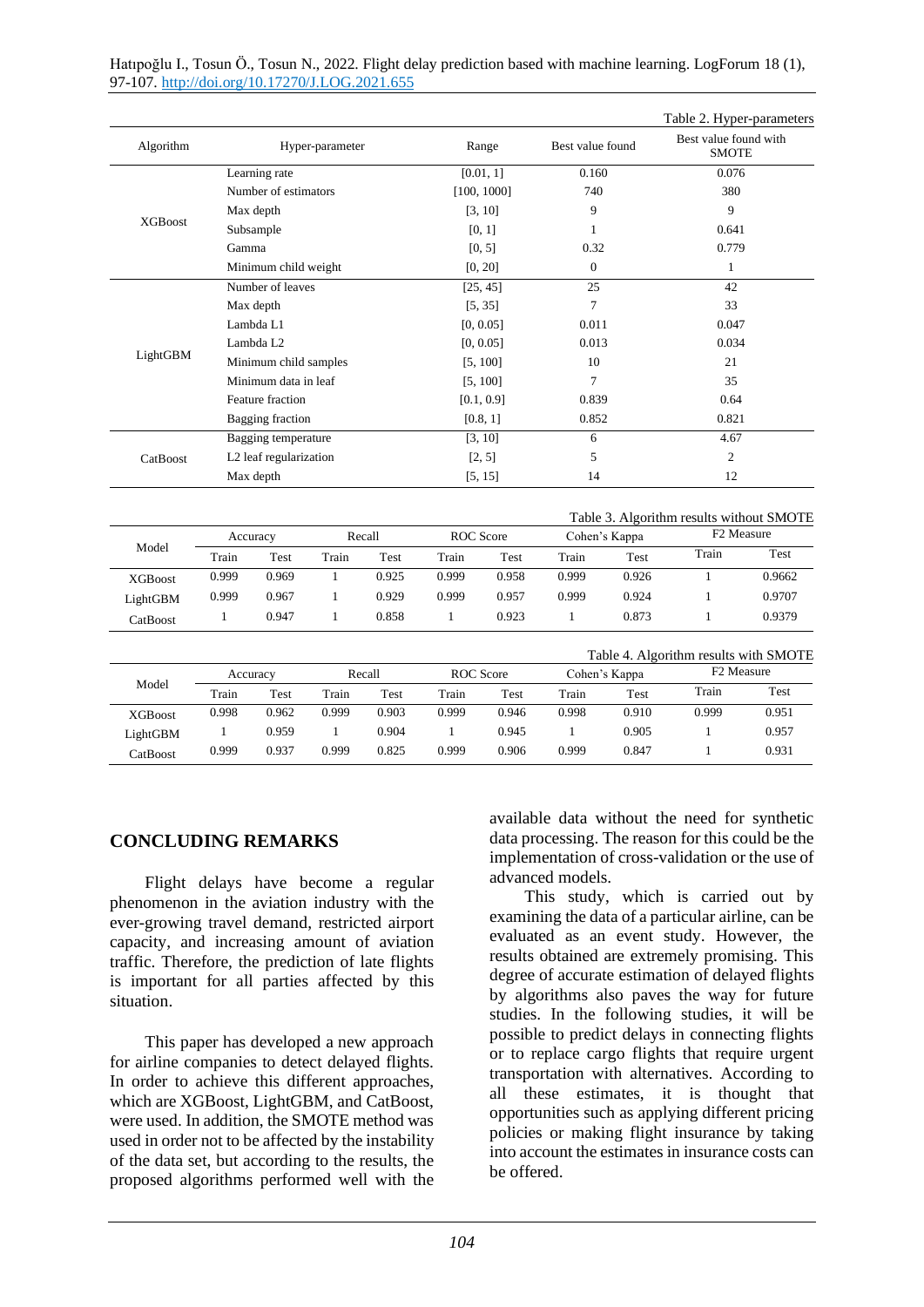### **ACKNOWLEDGMENTS AND FUNDING SOURCE DECLARATION**

This work was supported by The Scientific Research Projects Coordination Unit of Akdeniz University. Project Number: SBA-2019-4841

# **REFERENCES**

- Abdelghany, K. F., Shah, S. S., Raina, S., & Abdelghany, A. F., 2004. A model for projecting flight delays during irregular operation conditions. Journal of Air Transport Management, 10, 385-394. [http://doi.org/10.1016/j.jairtraman.2004.06.](http://doi.org/10.1016/j.jairtraman.2004.06.008) [008](http://doi.org/10.1016/j.jairtraman.2004.06.008)
- Chawla, N. V., Bowyer, K. W., Hall, L. O., & Kegelmeyer, W. P., 2002. SMOTE: Synthetic Minority Over-Sampling Technique. Journal of artificial intelligence research, 16: 321-357. [https://dl.acm.org/doi/10.5555/1622407.162](https://dl.acm.org/doi/10.5555/1622407.1622416) [2416](https://dl.acm.org/doi/10.5555/1622407.1622416)
- Chen, J., & Li, M., 2019. Chained Predictions of Flight Delay Using Machine Learning. AIAA SciTech Forum, San Diego: American Institute of Aeronautics and Astronautics, Inc. 1-25. <https://doi.org/10.2514/6.2019-1661>
- Chen, T., & Guestrin, C., 2016]. Xgboost: a scalable tree boosting system. Proceedings of the 22nd acm sigkdd International Conference on Knowledge Discovery and Data Mining, 785-794. [https://dl.acm.org/doi/10.1145/2939672.293](https://dl.acm.org/doi/10.1145/2939672.2939785) [9785](https://dl.acm.org/doi/10.1145/2939672.2939785)
- Choi, S., Kim, Y. K., Briceno, S., & Mavris, D., 2016. Prediction of Weather-induced Airline Delays Based on Machine Learning Algorithms. 35th Digital Avionics Systems Conference, 1-6, IEEE. [https://doi.org/10.1109/DASC.2016.777795](https://doi.org/10.1109/DASC.2016.7777956) [6](https://doi.org/10.1109/DASC.2016.7777956)
- Cohen, J., 1960. A coefficient of agreement for nominal scales. Educational and psychological measurement, 20(1): 37-46. [https://doi.org/10.1177%2F0013164460020](https://doi.org/10.1177%2F001316446002000104) [00104](https://doi.org/10.1177%2F001316446002000104)
- Dorogush, A. V., Ershov, V., & Gulin, A., 2018. CatBoost: gradient boosting with categorical features support. arXiv preprint, 1-7. <https://arxiv.org/abs/1810.11363>
- Dray, L. M., Antony, E., Vera-Morales, M., Reynolds, T. G., & Schafer, A., 2008. Network and Environmental Impacts of Passenger and Airline Response to Cost and Delay. 8th AIAA Aviation Technology, Integration and Operations Conference, 8890-8901. Anchorage. <https://doi.org/10.2514/6.2008-8890>
- Efthymiou, M., Njoya, E. T., Lo, P. L., Papatheodorou, A., & Randall, D., 2019. The Impact of Delays on Customers' Satisfaction: an Empirical Analysis of the British Airways On-Time Performance at Heathrow Airport. Journal of Aerospace Technology and Management, 11. <http://dx.doi.org/10.5028/jatm.v11.977>
- Fernández , A., García , S., Galar, M., Prati, R. C., Krawczyk, B., & Herrera, F., 2018. Learning from imbalanced data sets. Switzerland: Springer. <https://doi.org/10.1007/978-3-319-98074-4>
- Feurer, M., Springenberg, J. T., & Hutter, F., 2015. Initializing bayesian hyperparameter optimization via meta-learning. In Twenty-Ninth AAAI Conference on Artificial Intelligence. [https://dl.acm.org/doi/10.5555/2887007.288](https://dl.acm.org/doi/10.5555/2887007.2887164) [7164](https://dl.acm.org/doi/10.5555/2887007.2887164)
- Friedman, J. H., 2001]. Greedy function approximation: a gradient boosting machine. Annals of statistics, 1189-1232. <http://doi.org/10.1214/aos/1013203451>
- Haixiang, G., Yijing, L., Shang, J., Mingyun, G., & Yuanyue, H., 2017. Learning from class-imbalanced data: Review of methods and applications. Expert Systems with Applications, 73: 220-239. <https://doi.org/10.1016/j.eswa.2016.12.035>
- He, H., & Garcia, E., 2009]. Learning from imbalanced data. IEEE Transactions on knowledge and data engineering, 21(9): 1263-1284. <https://doi.org/10.1109/TKDE.2008.239>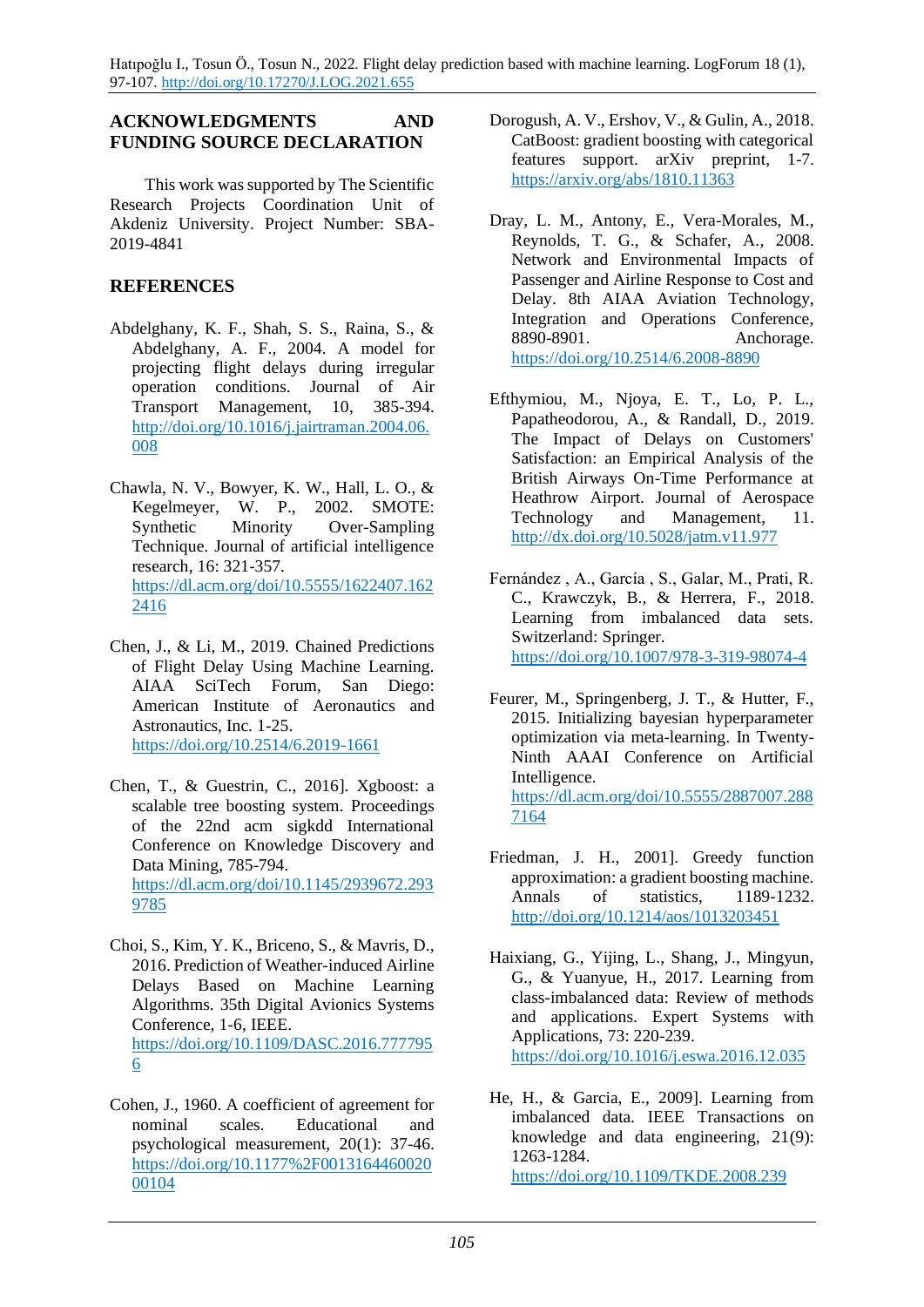- Huang, G., Wu, L., Ma, X., Zhang, W., Fan, J., Yu, X., Zhou, H., 2019. Evaluation of CatBoost method for prediction of reference evapotransportation in humid regions. Journal of Hydrology, 1029-1041. [https://doi.org/10.1016/j.jhydrol.2019.04.08](https://doi.org/10.1016/j.jhydrol.2019.04.085) [5](https://doi.org/10.1016/j.jhydrol.2019.04.085)
- Hutter, F., Hoos, H., & Leyton-Brown, K., 2011. Sequential model-based optimization for general algorithm configuration. International conference on learning and intelligent optimization, 507-523. Berlin: Springer. [https://doi.org/10.1007/978-3-](https://doi.org/10.1007/978-3-642-25566-3_40) [642-25566-3\\_40](https://doi.org/10.1007/978-3-642-25566-3_40)
- IATA, 2019. International Air Transport Association Annual Review . Seoul: IATA.
- Jones, D. R., Schonlau, M., & Welch, W. J., 1998. Efficient global optimization of expensive black-box functions. Journal of Global optimization, 13(4): 455-492. <https://doi.org/10.1023/A:1008306431147>
- Ke, G., Meng, Q., Finley, T., Wang, T., Chen, W., Ma, W., & Liu, T.-Y., 2017. Lightgbm: A highly efficient gradient boosting decision tree. In Advances in Neural Information Processing Systems, 3146-3154. [https://dl.acm.org/doi/10.5555/3294996.329](https://dl.acm.org/doi/10.5555/3294996.3295074) [5074](https://dl.acm.org/doi/10.5555/3294996.3295074)
- Kim, Y. J., Choi, S., Briceno, S., & Mavris, D., 2016. A Deep Learning Approach to Flight Delay Prediction. IEEE/AIAA 35th Digital Avionics Systems Conference [DASC] [s. 1- 6]. IEEE. [https://doi.org/10.1109/DASC.2016.777809](https://doi.org/10.1109/DASC.2016.7778092) [2](https://doi.org/10.1109/DASC.2016.7778092)
- Kuhn, N., & Jamadagni, N., 2017. Application of Machine Learning Algorithms to Predict Flight Arrival Delays., 1-6.
- López, V., Fernández, A., García, S., Palade, V., & Herrera, F., 2013. An insight into classification with imbalanced data: Empirical results and current trends on using data intrinsic characteristics. Information sciences, 250: 113-141. doi: <https://doi.org/10.1016/j.ins.2013.07.007>

Loyola-González, O., Martínez-Trinidad, J. F., Carrasco-Ochoa, J. A., & García-Borroto, M., 2016. Study of the impact of resampling methods for contrast pattern based classifiers in imbalanced databases. Neurocomputing, 175: 935-947. [https://doi.org/10.1016/j.neucom.2015.04.1](https://doi.org/10.1016/j.neucom.2015.04.120) [20](https://doi.org/10.1016/j.neucom.2015.04.120)

- Manna, S., Biswas, S., Kundu, R., Rakshit, S., Gupta, P., & Barman, S., 2017. A Statistical Approach to Predict Flight Delay Using Gradient Boosted Decision Tree. International Conference on Computational Intelligence in Data Science, 1-5. IEEE. [https://doi.org/10.1109/ICCIDS.2017.8272](https://doi.org/10.1109/ICCIDS.2017.8272656) [656](https://doi.org/10.1109/ICCIDS.2017.8272656)
- Mazareanu, E., 2020, Global air traffic annual growth of passenger demand 2006-2021. 09 25, 2020 statistica: [https://www.statista.com/statistics/193533/](https://www.statista.com/statistics/193533/growth-of-global-air-traffic-passenger-demand/) [growth-of-global-air-traffic-passenger](https://www.statista.com/statistics/193533/growth-of-global-air-traffic-passenger-demand/)[demand/](https://www.statista.com/statistics/193533/growth-of-global-air-traffic-passenger-demand/)
- McCarthy, N., Karzand, M., & Lecue, F., 2019. Amsterdam to Dublin Eventually Delayed? LSTM and Transfer Learning for Predicting Delays of Low Cost Airlines. The Thirty-First AAAI Conference on Innovative Applications of Artificial Intelligence. 33: 9541-9546. Proceedings of the AAAI Conference on Artificial Intelligence. [https://doi.org/10.1609/aaai.v33i01.330195](https://doi.org/10.1609/aaai.v33i01.33019541) [41](https://doi.org/10.1609/aaai.v33i01.33019541)
- Mohamed, H. M., Al-Tabbakh, S. M., & El-Zahed, H., 2018. Machine Learning Techniques for analysis of Egyptian Flight Delay. J. Sci. Res. Sci., 35: 390-399. <https://dx.doi.org/10.21608/jsrs.2018.25523>
- Nakornsri, P., Apivatanagul, P., & Pisitkasem, P., 2020. Density Analysis Based Flight Delay Prediction withGenetic Algorithm Hyperparameter Tuning. Rangsit Graduate Research Conference: RGRC, 15: 2324- 2337.
- NEXTOR, 2010. Total Delay Impact Study . Federal Aviation Administration Air Traffic Organization Strategy and Performance Business Unit.